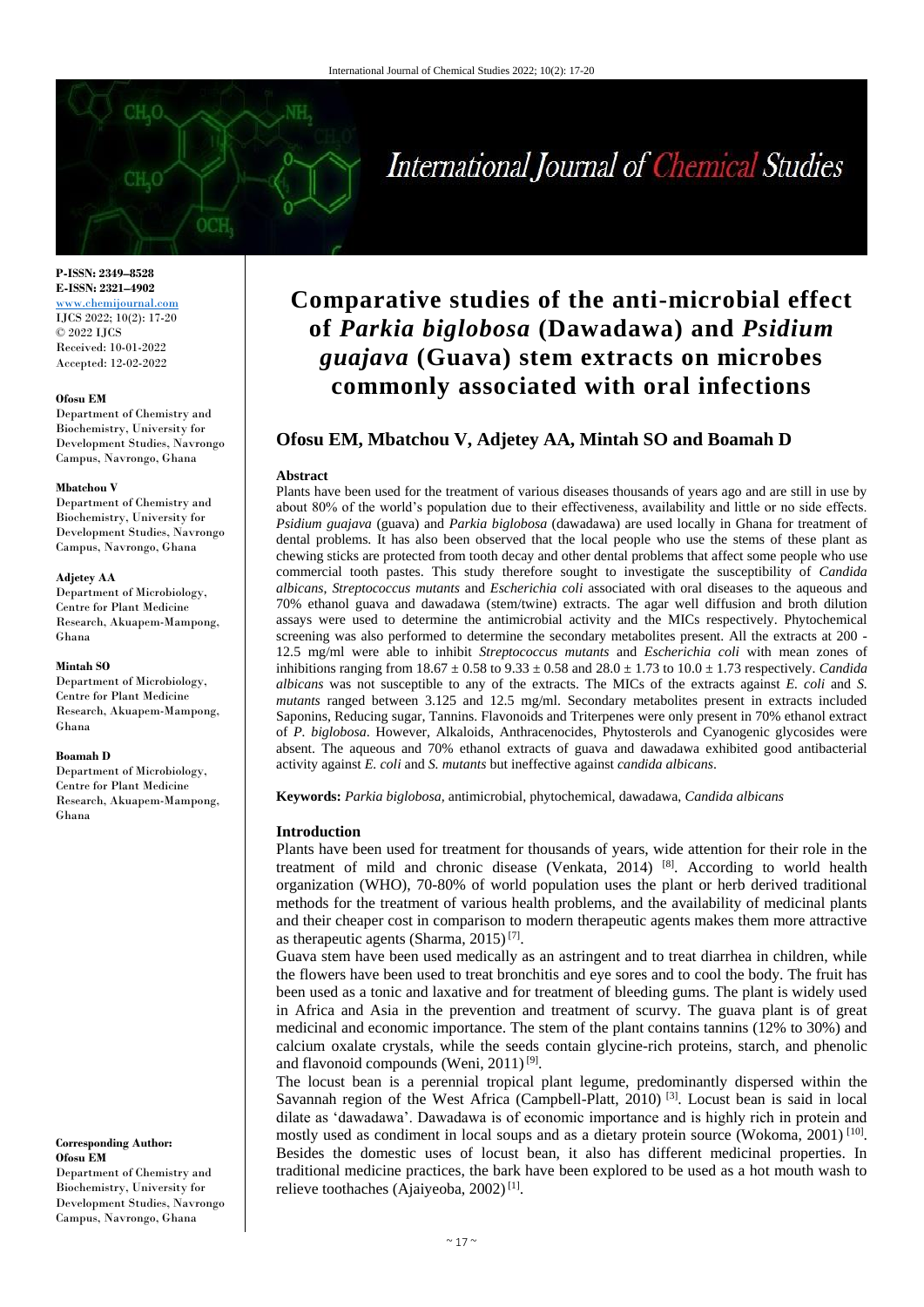Dental plaque is due to the dissolution of the tooth mineral (primarily hydroxyapatite) by acids derived from bacterial fermentation of sucrose and other dietary carbohydrates. These bacteria live in bacterial communities known as dental plaque which accumulates on the tooth surface. For almost a century it was believed that any bacterial community on the tooth surface could cause dental decay, and treatment was almost exclusively the mechanical cleaning of these surfaces by tooth brushing, using some type of mild abrasive. Such treatment based on debridement and in extreme cases, upon dietary carbohydrate restriction, were singularly unsuccessful in reducing dental decay (Keyes, 2001)<sup>[5]</sup>.

#### **Materials and Methods**

# **Sample Collection**

The guava and dawadawa stems were collected randomly from trees in Kumasi and Navrongo respectively on the 12th and 13th of February, 2018. It was then authenticated at the Department of Applied Biology, UDS, Navrongo Campus.

#### **Sample Preparation**

The samples were washed with tap water and then air dried for about one weak to be free from moisture. The dried samples were then broken down into homogenous sizes in a process of size reduction to expose it to easy extraction. The mashing and homogenizing was done using a mortar and pestle.

#### **Sample Extraction**

#### **Aqueous Extraction of the Samples (***Psidium guajava* **and**  *Porkia biglobosa***)**

The roughly homogenized guava and dawadawa stems were extracted by a process hot maceration. 150 g of the sample was weighed and kept in a container with 1000 ml of distilled water added and shaken. The mixture was then boiled on a stove for about 45 mins to allow removal of the active ingredients in the guava and dawadawa stem. The mixture was then filtered with the filtrate kept in a diff container and the residue discarded. The filtrate in the container was then put in an oven at 75 ℃ and left overnight for about 3 days to obtain the dried form of the extract. After the 3 days, it was removed from the oven and scooped out into a 50 ml falcon tube, weighed and then stored in a freezer until use.

# **70% Ethanol Extraction of the Samples (***Psidium guajava*  **and** *Porkia biglobosa***)**

The roughly homogenized guava and dawadawa stems were extracted by a process cold maceration. 150 g of the sample was weighed and in kept in a container. A 70% ethanol was prepared by weighing 700 ml of alcohol and adding 300 ml of distilled water to it. The 70% ethanol was then added to the weighed sample in the container and left for 3 days. After the 3 days, the mixture was filtered with filtrate kept in a container and residue discarded. The filtrate was then evaporated by a rotary evaporator to remove the ethanol and then keep the fluid content of the mixture. The mixture left was then kept in an oven for 3 days at 75 ℃ to obtain the dried form of the extract. After the 3 days, it was removed from the oven and scooped out into a 50 ml falcon tube, weighed and then stored in a freezer until use.

# **Phytochemical Analysis Test for Alkaloids**

Two (2) ml of the sample extract solution was heated with 4 ml of 2% HCl on a steam bath. 2 ml each were measured into a test tube and then treated with a Wagner reagent (iodine potassium- iodide solution) to give a brown color precipitate that indicated the presence of alkaloids.

# **Test for Flavonoids**

One (1) ml of the extract solution was taken into a test tube and a few drop of dilute NaOH solution were added. An intense yellow color appeared in the test tube. On addition of dilute HCl, the yellow color turned into colorless and indicated the presence of flavonoids.

# **Test for Saponins**

One (1) ml of the sample was put into a test tube with 20 ml of distilled water added. It was shaken for about 10 minutes. A foamy layer appeared on the top of the mixture in the test tube which indicated the presence of saponins.

# **Test for Tannins**

One (1) g of the powdered stem was weighed, transferred into a cornical flask. 10 ml of distilled water was added to it and shaken. The mixture was then boiled for 5 minutes with constant shaking. Two drops of 5% FeCl3 was added to the mixture. A greenish precipitate indicated the presence of tannins.

# **Test for Glycosides**

Five (5) ml of dilute H2SO4 was mixed with the extract and then boiled for 15 minutes in a water bath. After cooling, 20% of Potassium hydroxide was used to neutralize the solution. 10 ml of equal parts of a mixture of Fehling's A and B solution was added after 6 minutes of boiling. The formation of a very dense red precipitate indicated the presence of glycosides.

# **Test for Steroids and Terpenoids**

Nine (9) ml of pure ethanol was mixed with 3 ml of the extract solution. The solution was concentrated to 5 ml in water bath. Eight (8) ml of distilled water was added to the solution. One (1) hour after standing and the waxy matter was sieved off, extracted with 3 ml chloroform using a separating funnel. To one (1) ml of the chloroform extract in a test tube was carefully added 2 ml of conc. sulphuric acid. A lower layer was formed alongside an upper layer with a reddishbrown interface that indicated the presence of steroids. One (1) ml of the chloroform extract was evaporated on a water bath to dryness, 2 ml of conc. sulphuric acid to it and the resultant mixture was then heated for 10 minutes. Red precipitate formation affirmed the presence of terpenoids (Omojola, 2011)<sup>[6]</sup>.

#### **Preparation of Extract Concentration (Serial Dilution)**

A stock solution of 200 mg/mL was prepared by dissolving 400 mg of the extract in 2 mL of distilled water. 1 mL of the distilled water was pipetted into four different tubes and arranged. 1 ml of the stock solution was pipetted into the first tube, shaken and another 1mL from the second tube into a third tube containing the distilled water and continuously for the other tubes.

#### **Antimicrobial Test (Agar Well Diffusion Method)**

The media for the culturing of the organisms was first prepared, with the *S. mutans* and *E. coli* on a Mueller-Hinton agar and the *C. albicans* on a Malt Extract agar. The plates were than stored in an incubator overnight at 37 ℃. The plates were brought out after an overnight growth and then inoculated into a 5 mL peptone water for activation of the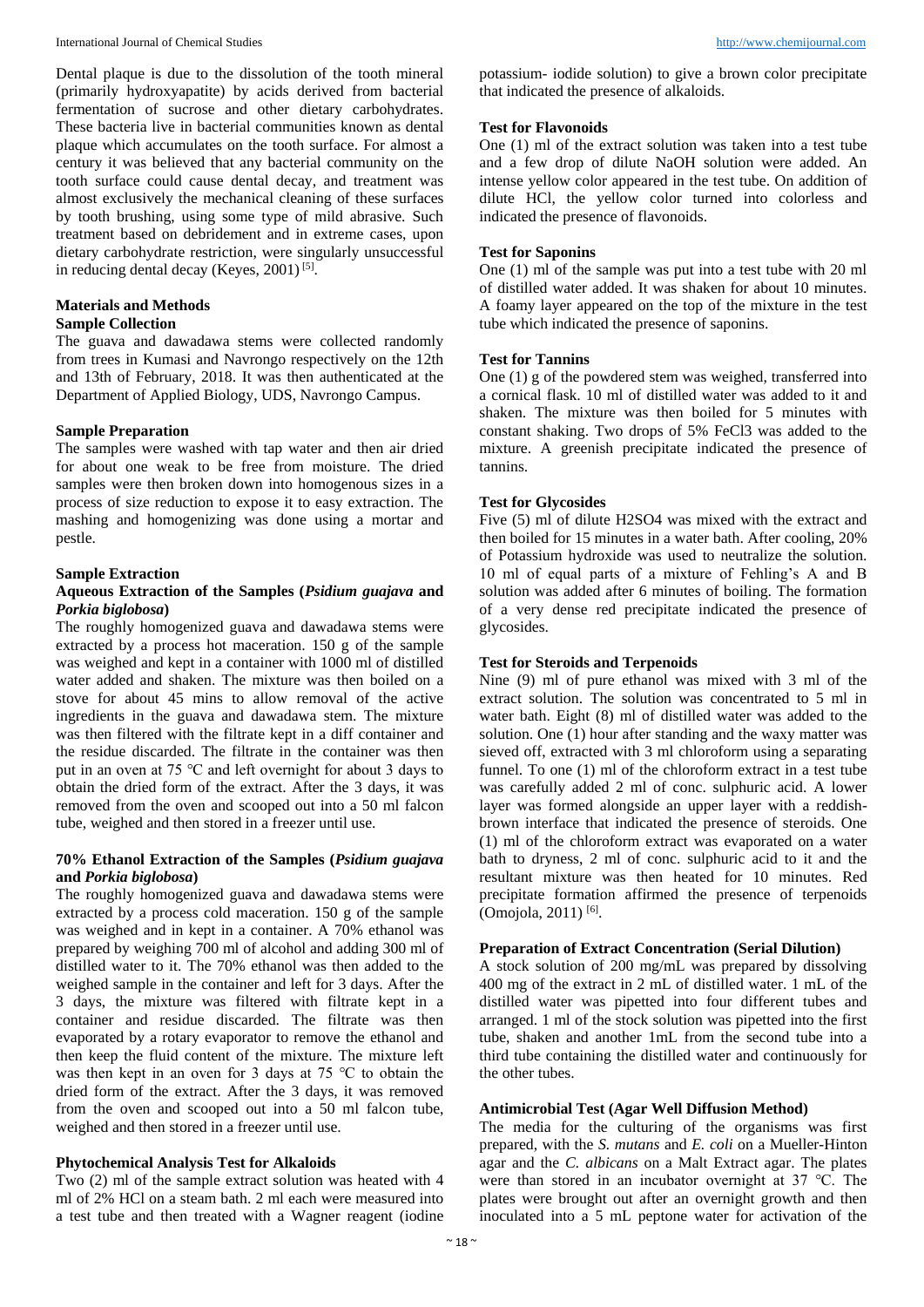microbes. The sterile MHA and MEA medium (25 mL) in petri dishes were uniformly smeared using sterile cotton swabs moistened with pure cultures suspension (0.1 mL) of the microbes. Wells were created in the agar with a 6 mm sterile cork borer and 0.8 mL of various concentrations of the extracts (200, 100, 50, 25 and 12.5) mg/mL alongside the positive and negative controls were put in the wells. The plates were left for about an hour to allow for proper diffusion after which the plates were incubated at 37 ℃ for 18 hrs. The plates were examined for zone of inhibition which was measured and the values recorded.

# **Minimum Inhibitory Concentration (Plate Diffusion Method)**

0.1 mL of peptone was first loaded into respected wells on the microtiter plate. 0.1 mL of the least concentration of the extract was added to the 1st column of the wells containing peptone. A serial dilution was then done from the extract in

the 1st column until the last column on the microtiter plate. 0.1 mL of the bacteria was added to one row containing the extract and peptone. Each plant sample had a duplicate well with same peptone and extract but no bacteria to serve as control in reading the results. The microtiter plate containing the samples were kept in an incubator at 37 ℃ and left overnight. After incubating for overnight, the plate was taken out of the incubator and an iodonitrotetrazolium chloride dye added. A colour change was observed for the presence or absence of the bacteria upon addition of the dye. (Andrews,  $2001$ <sup>[2]</sup>.

#### **Results**

The tables below display results for phytochemical constituents of the aqueous and 70% ethanol extracts of *Psidium guajava* and *Porkia biglobosa* stems respectively, the antimicrobial activities and MIC test results of the various extracts.

**Table 1:** Phytoconstituents of aqueous and ethanolic extracts of *p. Guajava* and *p. Biglobosa* stems

| Phytochemical  | Aqueous (P. Guajava) | Etoh $(P. Guajava)$ | Aqueous (P. Biglobosa) | Etoh (P. Biglobosa) |
|----------------|----------------------|---------------------|------------------------|---------------------|
| Saponins       |                      |                     |                        |                     |
| Reducing sugar |                      |                     |                        |                     |
| Polyuronides   |                      |                     |                        |                     |
| Tannins        |                      |                     |                        |                     |
| Alkaloids      |                      |                     |                        |                     |
| Flavonoids     |                      |                     |                        |                     |
| Terpenoids     |                      |                     |                        |                     |
| steroids       |                      |                     |                        |                     |
| glycosides     |                      |                     |                        |                     |

**Key:** "+" = positive, "-" = negative

#### **Table 2:** Growth inhibitory activity of *p. guajava* and *p. biglobosa* stem extracts on *S. mutans*

| <b>Extract Conc.</b> (mg/mL) | Zone of Inhibition/mm (mean $\pm$ SE) |                   |                         |                      |  |
|------------------------------|---------------------------------------|-------------------|-------------------------|----------------------|--|
|                              | <b>Aqueous Guava</b>                  | <b>EtOH</b> Guava | <b>Aqueous Dawadawa</b> | <b>EtOH</b> Dawadawa |  |
| 200                          | $16.00 \pm 0.58$                      | $18.67 \pm 0.33$  | $14.67 \pm 0.33$        | $18.67 \pm 0.33$     |  |
| 100                          | $14.00 \pm 0.58$                      | $16.00 \pm 0.00$  | $13.67 \pm 0.33$        | $16.67 \pm 0.33$     |  |
| 50                           | $12.67 \pm 0.67$                      | $14.67 \pm 0.33$  | $12.33 \pm 0.33$        | $15.00 \pm 0.00$     |  |
| 25                           | $11.67 \pm 0.88$                      | $12.67 \pm 0.33$  | $11.00 \pm 0.00$        | $14.33 \pm 0.33$     |  |
| 12.5                         | $11.00+0.58$                          | $12.00 \pm 0.00$  | $9.33+0.33$             | $12.67+0.33$         |  |
| -ve control                  | $6.00 \pm 0.00$                       | $6.00 \pm 0.00$   | $6.00 \pm 0.00$         | $6.00+0.00$          |  |
| $+ve$ control                | $15.00+0.00$                          | $16.00+0.00$      | $16.00+0.00$            | $16.67+0.33$         |  |

**Key:** +ve control: Chlorhexidine, -ve control: distilled water for aqueous and DMSO for ethanol, Number of replicates: 3

| Table 3: Growth inhibitory activity of p. guajava and P. biglobosa stem extracts on E. coli atcc |  |  |  |  |
|--------------------------------------------------------------------------------------------------|--|--|--|--|
|--------------------------------------------------------------------------------------------------|--|--|--|--|

| <b>Extract Conc.</b> (mg/mL) | Zone of Inhibition/mm (mean $\pm$ SE) |                   |                         |                      |  |
|------------------------------|---------------------------------------|-------------------|-------------------------|----------------------|--|
|                              | <b>Aqueous Guava</b>                  | <b>EtOH</b> Guava | <b>Aqueous Dawadawa</b> | <b>EtOH</b> Dawadawa |  |
| 200                          | $28.00 \pm 1.00$                      | $20.33 \pm 0.33$  | $21.67 \pm 0.67$        | $17.00 \pm 0.00$     |  |
| 100                          | $26.67 \pm 1.20$                      | $18.67 \pm 0.67$  | $20.67 \pm 0.67$        | $15.33 \pm 0.33$     |  |
| 50                           | $23.67 \pm 1.33$                      | $16.67 \pm 0.67$  | $19.67 \pm 0.67$        | $13.33 \pm 0.67$     |  |
| 25                           | $22.00+1.53$                          | $14.67 \pm 0.33$  | $14.67 \pm 0.67$        | $10.00 \pm 0.00$     |  |
| 12.5                         | $19.00 \pm 1.00$                      | $12.33 \pm 1.20$  | $10.00 \pm 1.00$        | $6.00 \pm 0.00$      |  |
| -ve control                  | $6.00 \pm 0.00$                       | $6.00 \pm 0.00$   | $6.00 \pm 0.00$         | $6.00 \pm 0.00$      |  |
| $+ve$ control                | $14.33 \pm 0.33$                      | $11.33 \pm 0.33$  | $14.67 \pm 0.67$        | $15.67 \pm 0.67$     |  |

**Key:** +ve control: Chlorhexidine, -ve control: distilled water for aqueous and DMSO for ethanol, Number of replicates: 3

#### **Table 4:** Growth inhibitory activity of *p. guajava* and *p. biglobosa* stem extracts against *c. albicans atcc*

| <b>Extract Conc.</b> (mg/mL) | Zone of Inhibition/mm (mean $\pm$ SE) |                   |                         |                      |  |
|------------------------------|---------------------------------------|-------------------|-------------------------|----------------------|--|
|                              | <b>Aqueous Guava</b>                  | <b>EtOH</b> Guava | <b>Aqueous Dawadawa</b> | <b>EtOH</b> Dawadawa |  |
| 200                          | $6.00 \pm 0.00$                       | $6.00 \pm 0.00$   | $6.00 \pm 0.00$         | $6.00 \pm 0.00$      |  |
| 100                          | $6.00 \pm 0.00$                       | $6.00 \pm 0.00$   | $6.00+0.00$             | $6.00+0.00$          |  |
| 50                           | $6.00 \pm 0.00$                       | $6.00+0.00$       | $6.00+0.00$             | $6.00+0.00$          |  |
| 25                           | $6.00 \pm 0.00$                       | $6.00+0.00$       | $6.00+0.00$             | $6.00+0.00$          |  |
| 12.5                         | $6.00+0.00$                           | $6.00+0.00$       | $6.00 \pm 0.00$         | $6.00+0.00$          |  |
| -ve control                  | $6.00 \pm 0.00$                       | $6.00+0.00$       | $6.00 \pm 0.00$         | $6.00+0.00$          |  |
| $+ve$ control                | $15.33 \pm 0.33$                      | $15.33 \pm 0.33$  | $15.33+0.33$            | $15.33 \pm 0.33$     |  |

**Key:** +ve control: Chlorhexidine, -ve control: distilled water for aqueous and DMSO for ethanol, Number of replicates: 3